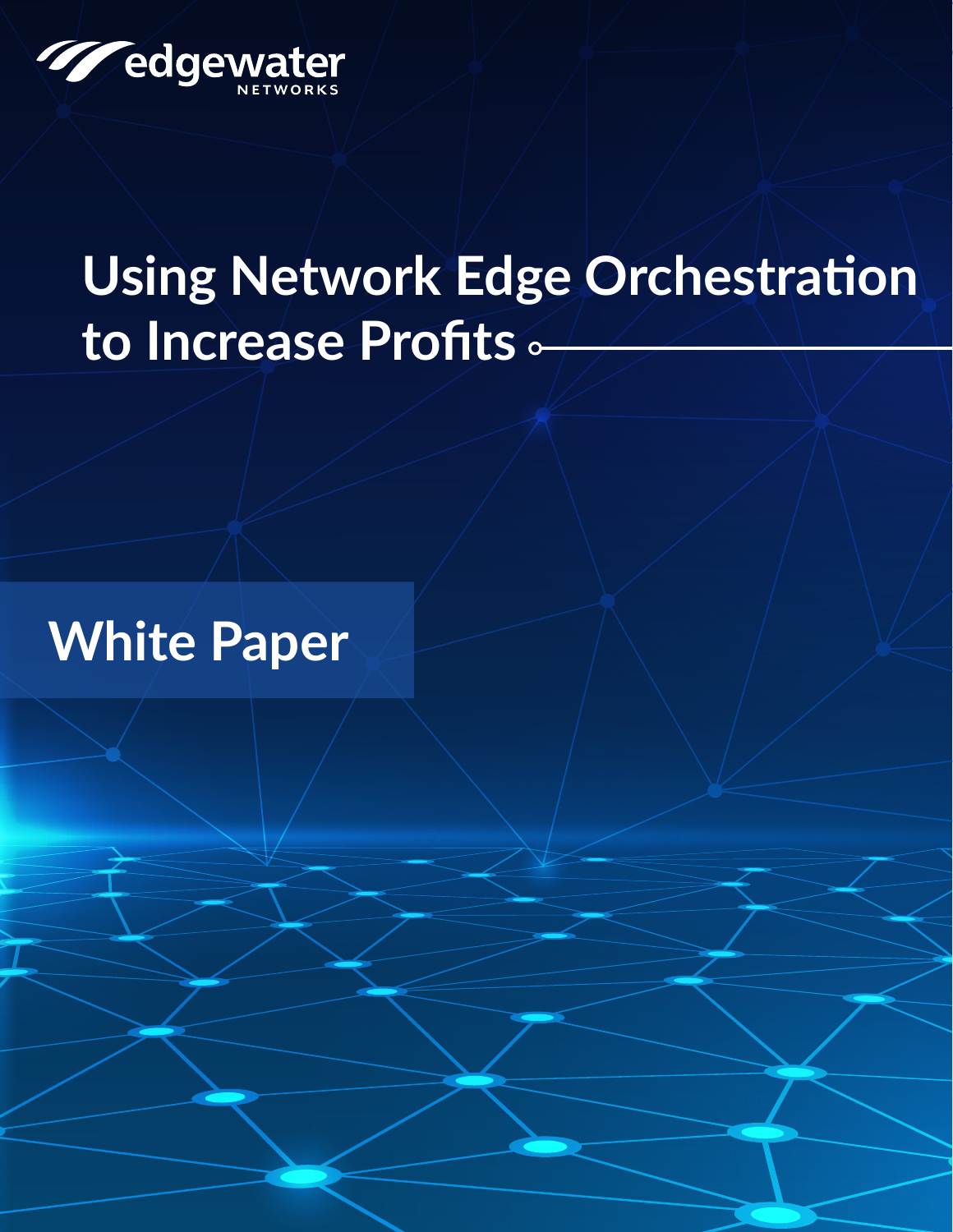### **Introduction**

Turning a profit selling Network Edge Orchestration in today's competitive telecommunications market can be difficult considering increasing operational costs, support costs, and resource limitations that slow deployments. Providers have until now been at a disadvantage, requiring a complete shift in the way services are delivered to enable a return to profitability.

The introduction of Software as a Service (SaaS) is the potential game changer that provides a lower total cost of ownership and reduces the barrier to entry for organizations formerly considered too small to take advantage of the benefits found in a unified communications platform.

A Network Edge Orchestration platform combines a cloud-based service control center and customer premises-based intelligent edges to ensure security, problem identification, VoIP endpoint management, centralized troubleshooting, and customer network visibility. Additional value arises from broad network interoperability that allows the platform to be deployed in nearly any network configuration and with work with an unlimited number of network switches, firewalls, routers, endpoints, and others.

**2** Paper White White White White White White White White White White White White White White White White White W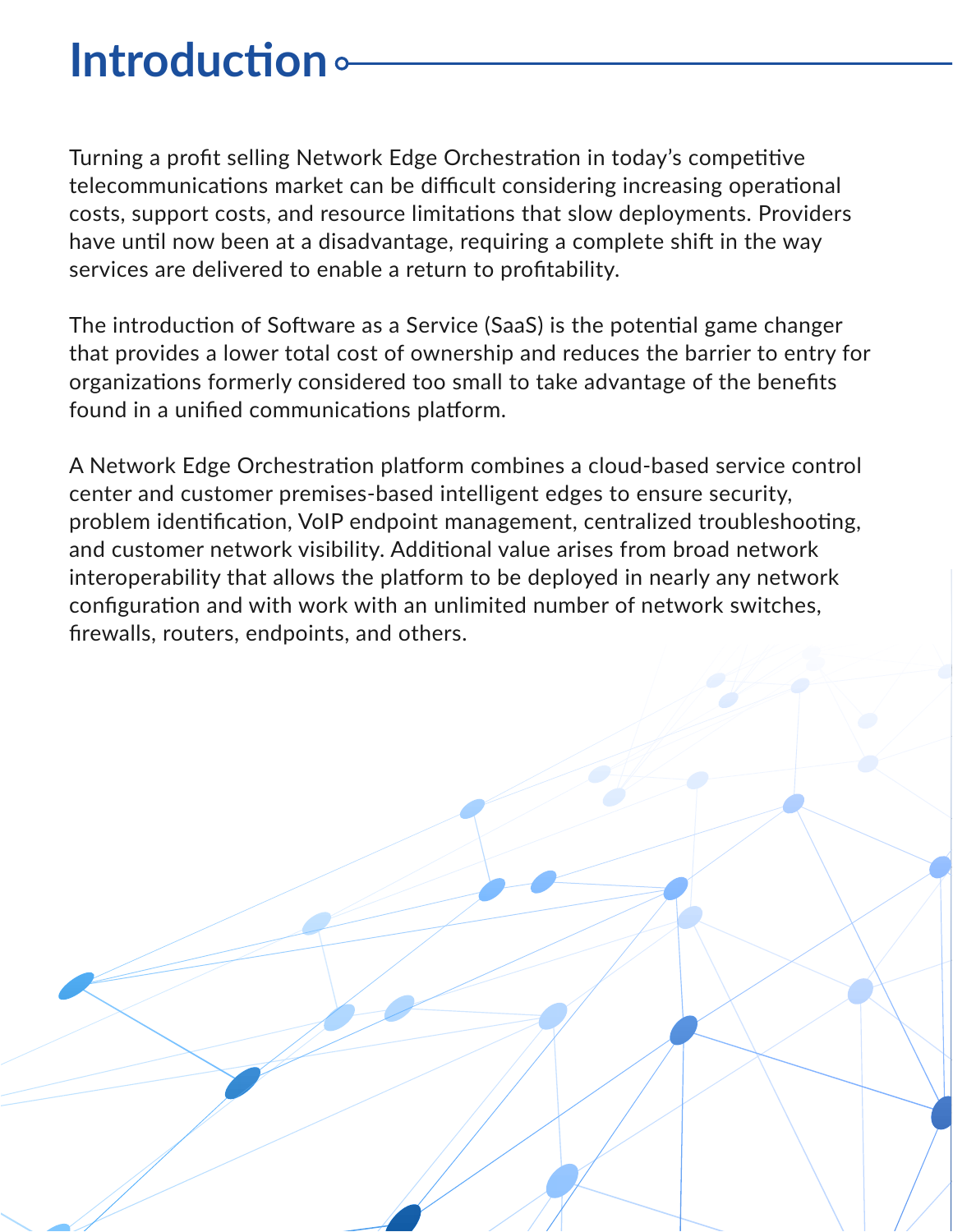# **Today's Telecom Needs Have Changed og**

There have been tremendous revenue-generating enhancements for telecommunications service providers over the last few years. Reports are predicting the Unified Communications market size will reach \$96.0B by 2023 and the WAN optimization market will be worth \$12.1B by 2019. With companies of all sizes diversifying their networks, we are observing new technology that neutralizes and resolves issues that impede business productivity.

Despite the perceived benefits of the digital transformation spurring these growth statistics, legacy equipment and outdated deployment methods are cutting into revenue for service providers and VARs, reducing their ability to competitively gain and retain customers.

### **Declining Margins and New Revenue Streams •**

For nearly a decade, operators have employed the term transformation to paint an image of the shifting landscape. As the telecommunications community moves from a public-utility business model to one that better serves our connected age, so must the revenue engine.

While the industry is in a time of growth and change, many providers are grappling with how to use the innovations to create fresh revenue streams for their businesses. Over-The-Top (OTT) applications such as Skype for Business are putting a strain on carriers looking to produce revenue from their core services. While communications service providers lay the infrastructure for tomorrow's network, OTT providers continue to reap the benefits.

With usage-insensitive pricing, operators are struggling to maintain low operational costs and optimize Average Revenue per User (AVR). If providers are unable to identify the services that have higher demand as well as greater margins and make them readily available to their customer base, they will continue to see profits decline.

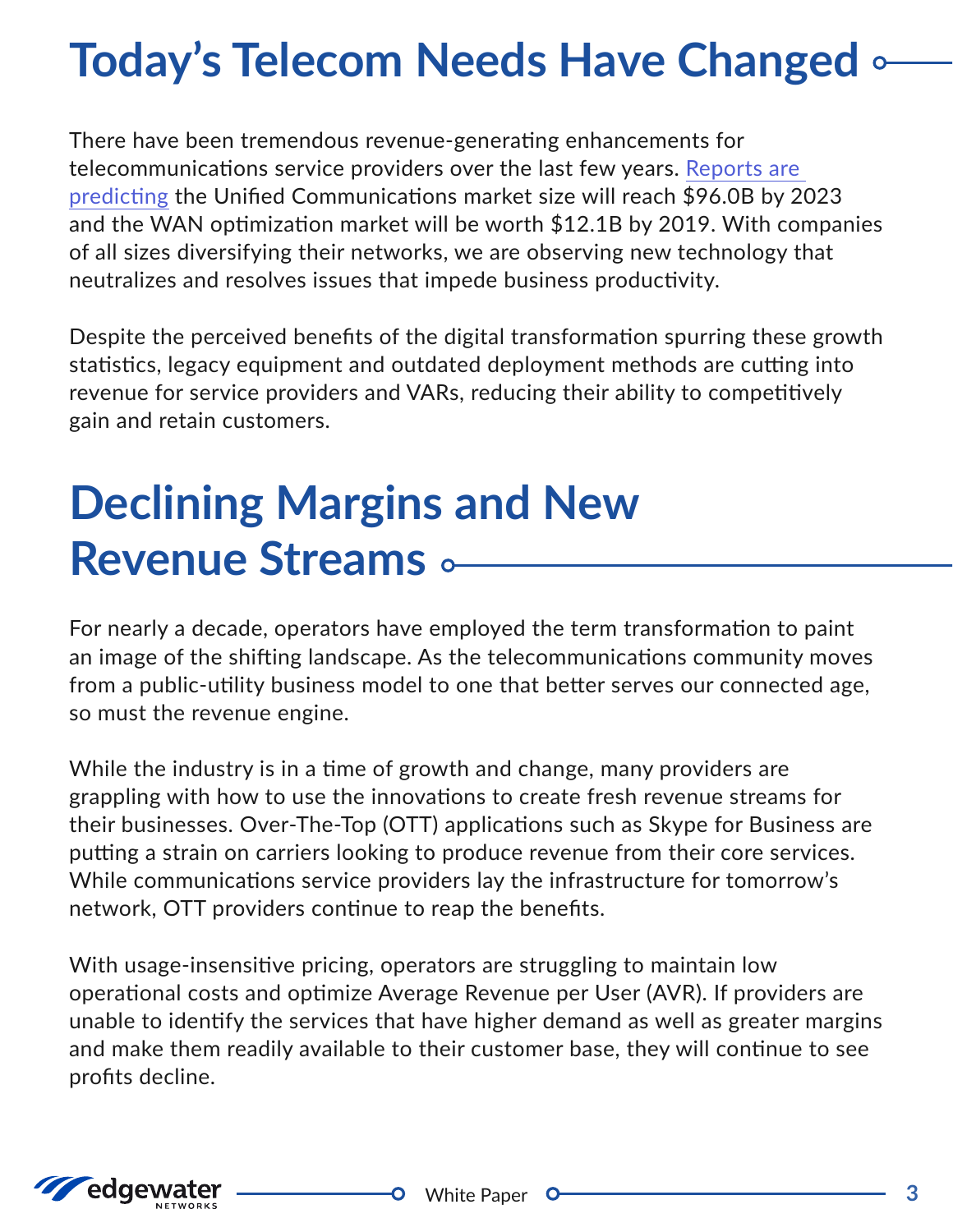# **Challenges Limiting Profitability**  $\circ$

In the 1990s, enterprises would have paid  $$10,000$  a month for data connection that is comparable to today's baseline offering. Despite this, operators widely believe that connection services will have a negative return on investment before the end of the decade. The Internet's ability to impact profits by drastically pushing down per bit transported costs is just one aspect of how transformation is outpacing the establishment of next-generation networks. Other profitability roadblocks include:

Limited Interoperability: Traditional service providers are stuck in legacy IT infrastructure with siloed applications. With stringent capabilities that only fit a specific customer base, providers limit not only the business they can take on, but also how fast they can turn up sites.

**Service Reliability Issues: With heavy data transfer across the network, it can be** a challenge to maintain Quality of Service (QoS). But with staggering competition, pressures are placed on operators for regular network monitoring and timely remediation. Issues must be dealt with in real time, or face losing customers to more innovative providers.

Operators lacking end-to-end visibility face the inability to pinpoint and fully diagnose issues. With incomplete problem resolution, costly truck rolls, and low customer satisfaction, smaller profit margins are inevitable.

Inefficient IT Processes and Infrastructure: Deploying new features and services that are not automated or standardized will continue to hamper margins. Without creating efficiencies on back-end capabilities, it takes too long for the impact to be felt on customer-facing services.



 $\bullet$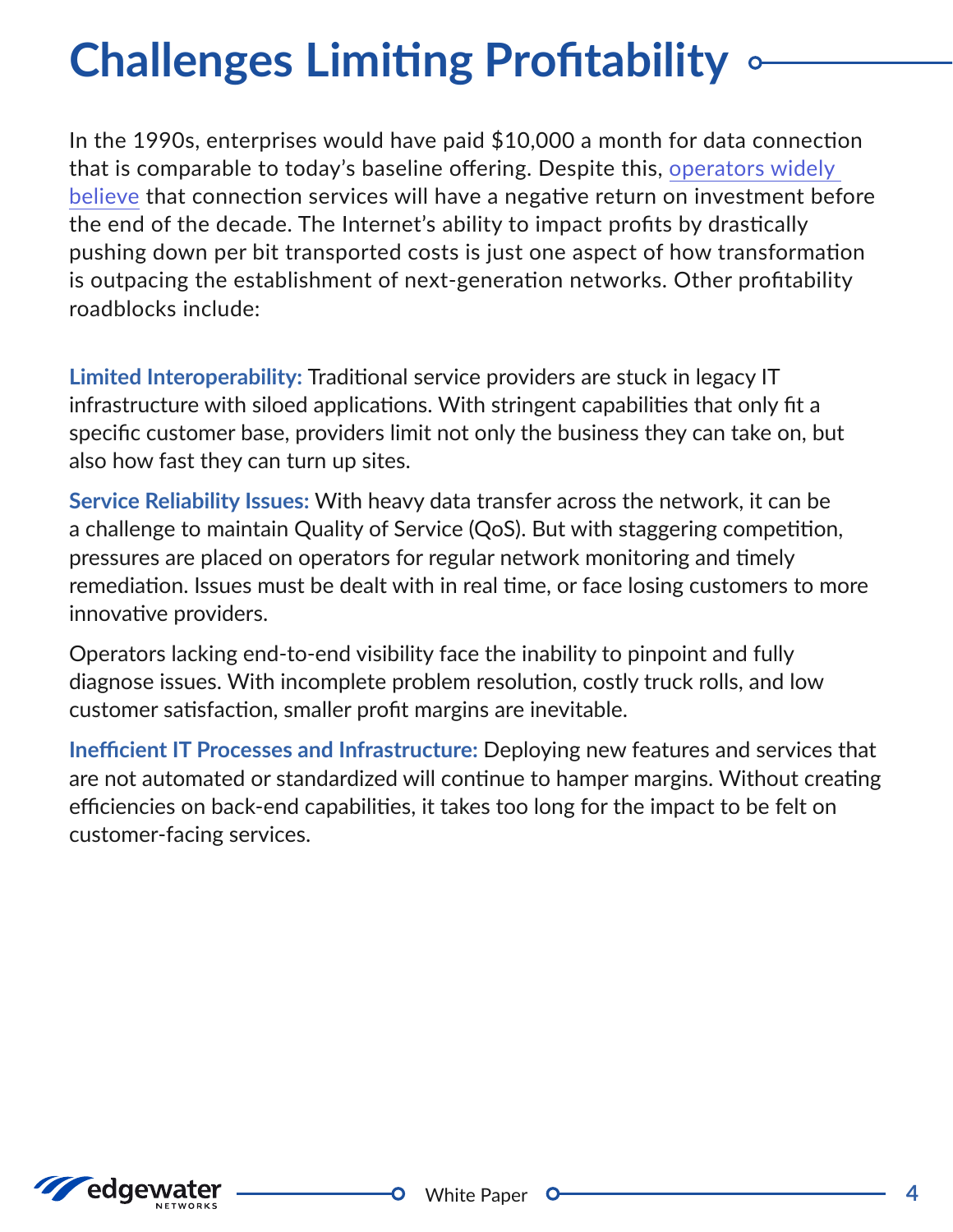# **Cost-Controlling Edge Technology**

Network Edge Orchestration is a cost controlling, hybrid cloud and edge directional communication from the service control center to the intelligent edges technology solution for service providers and VARs. This approach uses bito endpoints, and back. Data is collected throughout the service provider WAN through the customer LAN and is automatically analyzed at the service control center, enabling both proactice and reactive management by the operator.

#### **Features that Stop Revenue Loss and Increase Profits •-**

Through a joint approach, a service control center coupled with intelligent edges that provide enterprise session border controller capabilities overcome common challenges of deploying transformative communications solutions in conjunction with legacy equipment. Through Network Edge Orchestration's agility and 360-degree customer view, operators are able to increase profit margins through efficiency and innovation opportunities:

- Intelligent edges collect and send real-time network traffic information to the service control center that helps expedite issue recovery, reducing the risk of .churn
- Auto detection provides zero-touch provisioning and parameter-based configuration so that additional IT support is not required. IT budget is then freed for other revenue-bearing projects.
- On-demand provisioning of services like security, traffic shaping, and survivability means a reduction in operational expenses.
- Real-time monitoring with reported device statistics and quality metrics allows for service providers to be proactive in customer service. This reduces the possible risk of churn based on dissatisfaction while also bolstering brand .perception

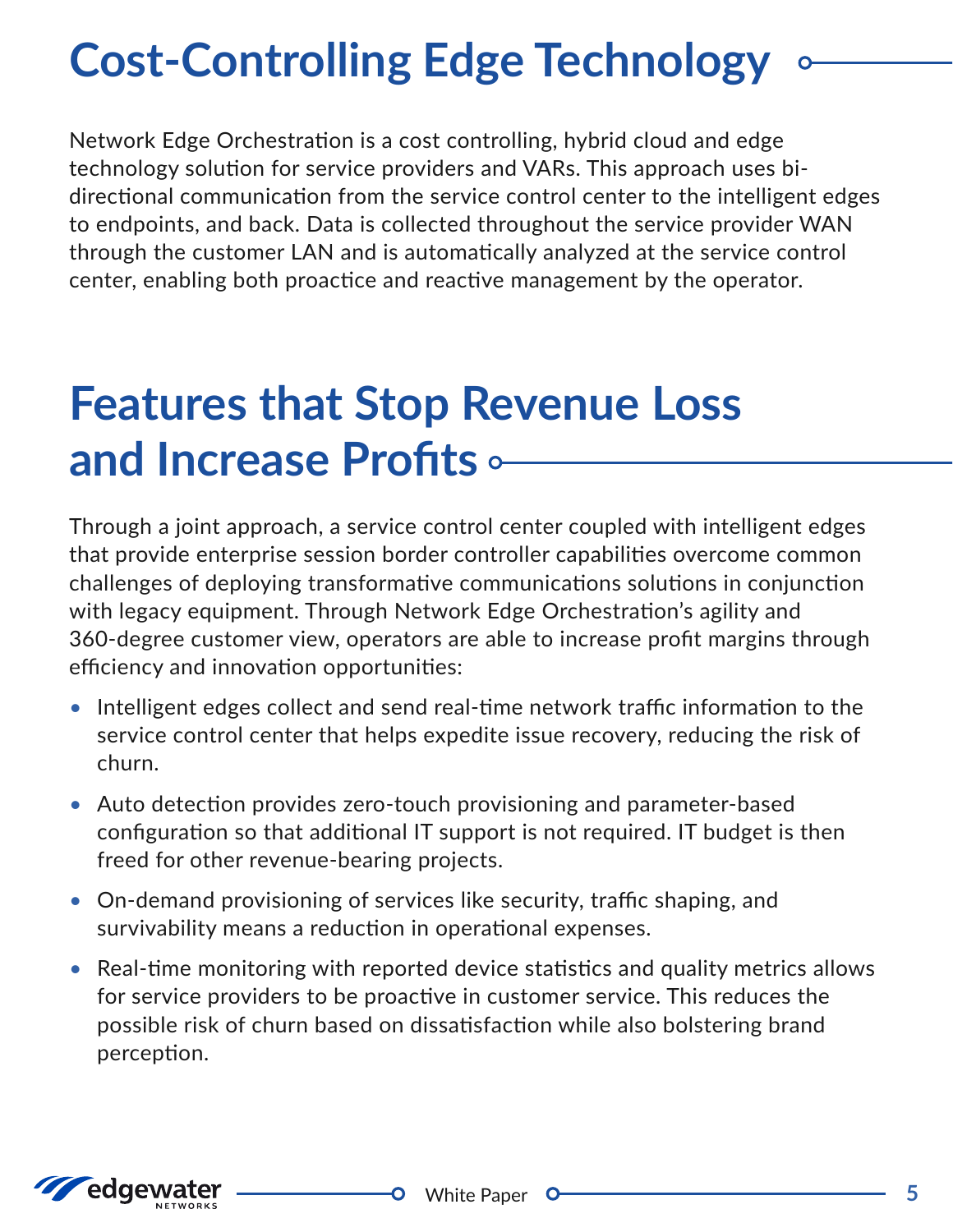Intelligent edges are enabled with reference architectures, configuration scripts, and endpoint/device/switch interoperability to ensure that lengthy and costly planning is not necessary. The plug-and-go technology removes incompatibility problems that create expensive issue management through the life of the customer.

# **SaaS: Pay As You Go**  $\circ$

SaaS is transforming today's technological landscape and creating alternate pricing models that increase its attractiveness to potential customers and create continuous revenue streams for providers, often with higher margins. Now software providers are able to own, deliver, and manage their solutions remotely. With one set of common code and data definitions, a one-to-many model can be used for all customers on a pay-for-use basis or through a subscription that is defined by use metrics.

The popularity of this business style is largely in part to the impact on total cost of ownership in the tight economy. IDC projects the cloud software market to grow to \$151.6 billion by 2020 with a five-year compound annual growth rate  $(CAGR)$  of 18.6% - far exceeding the growth of traditional software.

Traditional on-premise enterprise applications often share the following :attributes

- A hefty upfront license fee
- An annual maintenance fee
- On-premise hardware requiring large capital expenditures
- The need for ongoing  $\mathsf I$  support

In totaling the related cost of these factors, it becomes nearly impossible for some providers to even find a way to pay off the investment in the application within a fiscal year.

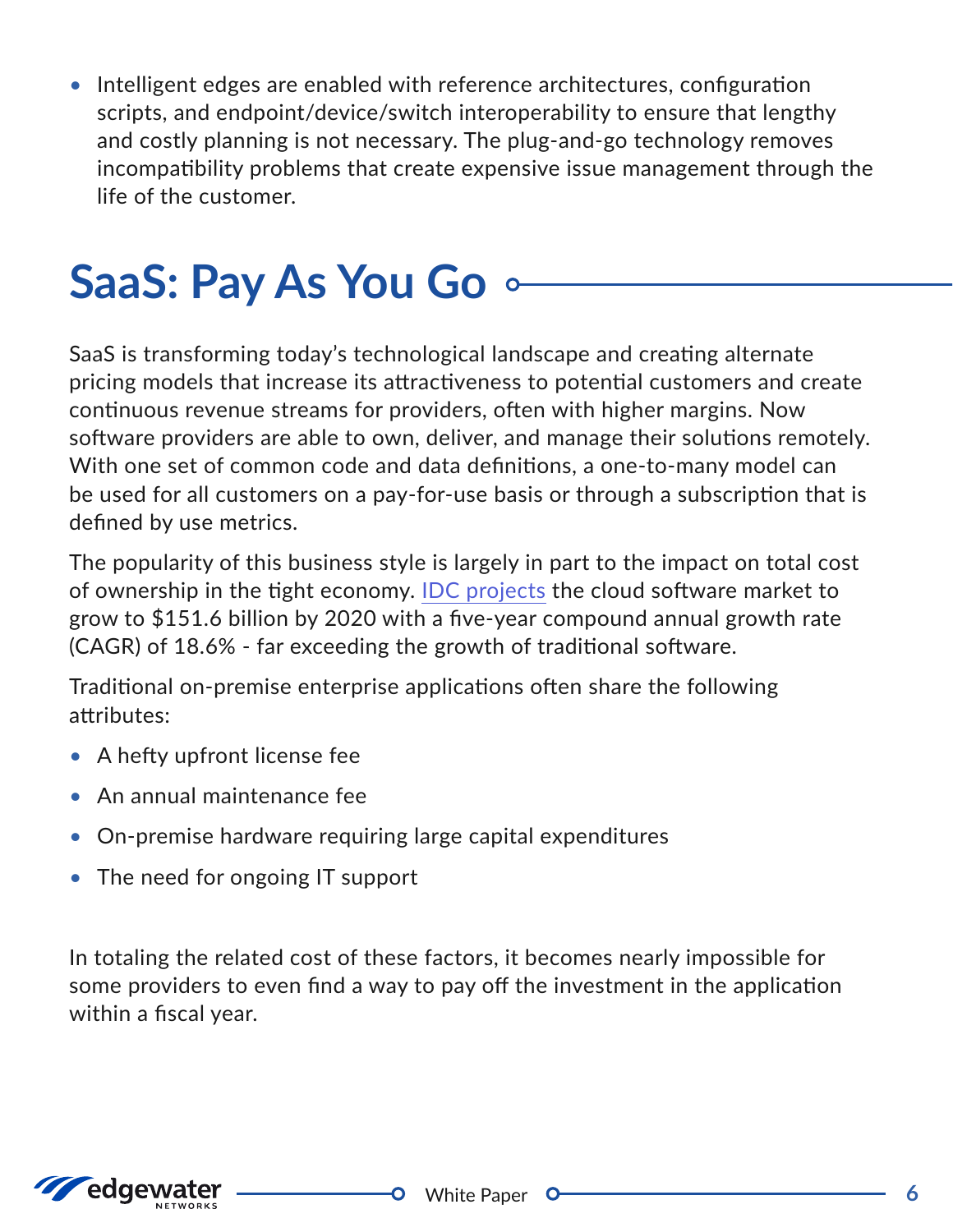SaaS applications resolve the return on investment (ROI) issue by providing:

- No initial capital expense
- No annual maintenance fee
- Low monthly operational cost
- Less demand for IT resources

### **Money Making Benefits of**

Paying Based on Consumption - There are no hidden costs associated with SaaS. Payment is strictly based on usage. Service providers and VARs are able to extend services that enhance call quality to every customer site by purchasing a pack of transferrable licenses. Because it is managed through monthly payments, services can be turned on or off as needed.

Revenue Opportunity: In traditional telecommunication deployments using intelligent edges, the provider or VAR would purchase a given concurrent call license for the Intelligent Edge and often not charge for it because it would help the provider manage the site. But if the customer decided that it did not want the licensed service, the purchase would be a complete loss.

With the shared success model, cost is tabulated at the account level and not the device level. For instance, in the case of a customer not wanting or utilizing the licensed service, there is no loss in operational or capital expenses. The provider simply would not pay for the unused service.

With transferrable licensing, a VAR could buy 1,000 concurrent licenses for 500 customers, with seven calls a month for each. If the customer only used two calls that month, but were charged for seven, the VAR would immediately make money using the SaaS model. Plus, if other customers decided they needed more call licenses, the operator could quickly oblige.



 $\bullet$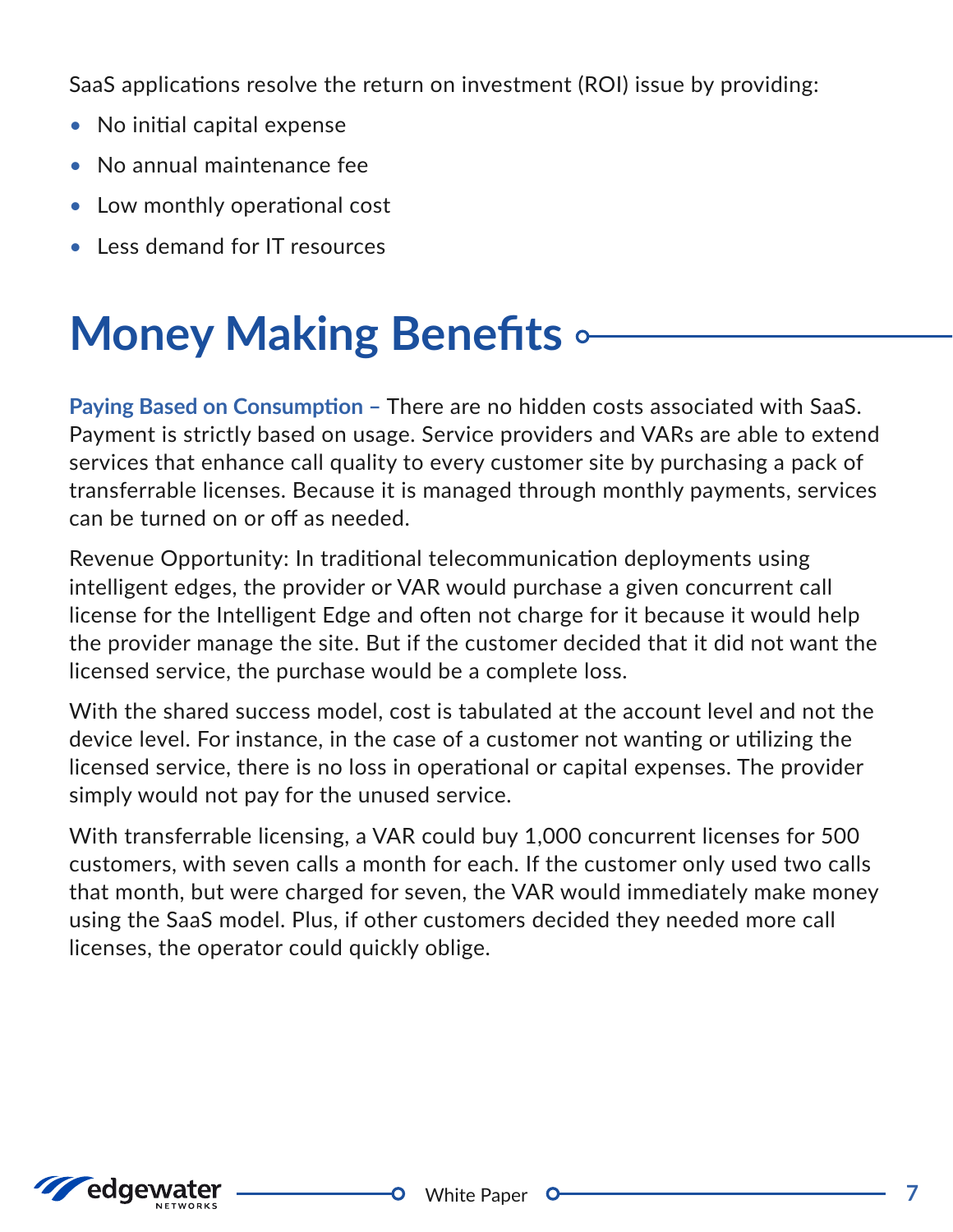Accessibility - With Network Edge Orchestration, telecommunication services providers now have access to large amounts of data, which they can harness to reduce service issues and truck rolls at customer sites. Without the need for capital outlay and high up-front costs, all businesses can now afford functionality that was once reserved for enterprises.

Revenue Opportunity: Service providers and resellers are able to place services at smaller sites with SaaS that were once cost prohibitive. Even if the customer only has a one to five seat deployment, the functionality can be switched on immediately with much lower hardware costs. Once turned up, providers have a 360-degree view of all customers, no matter the size. Through the availability of rich analytics, network operators have metrics on key information trends, patterns and behaviors of system and network characteristics. Plus, summaries and detailed call quality metrics for all sites, guaranteeing higher quality customer support.

Providers can also be offered a view of the single pane of glass through the service control center. By switching on a view-only mode, service providers have another offering to enhance their service portfolio.

Easy Deployment - A major benefit of SaaS is the efficiency of turning up services. Providers no longer need lengthy lead times for engineering a customer deployment that could pose additional costs in planning resources, which then delays the time to begin billing. Generally speaking, SaaS instances can be provisioned in just minutes and configuration can be done from anywhere without costly truck rolls.

Revenue Opportunity: Roadblocks such as time to engineer the overall deployment or building a foundation of capital to get the deployment off the ground are removed with a SaaS model. While most deployments require at least \$1,000 to start, followed by two other payment installations, a SaaS model removes these cost barriers.

This revenue opportunity is not just limited to already signed and delivered deals. Demonstration licenses are simplified due to the core qualities of SaaS. With fast deployment, and licenses costing only dollars each month, providers and VARs are able to affordably demonstrate the value of Network Edge Orchestration often with several months.

In showing, not telling, the customers about the service benefits, it is easier to charge upwards of \$50 per month on the fourth month, and be cash flow positive immediately. This provides exceptional margins for the provider that once could not even afford to extend services to each customer's edge.



 $\bullet$